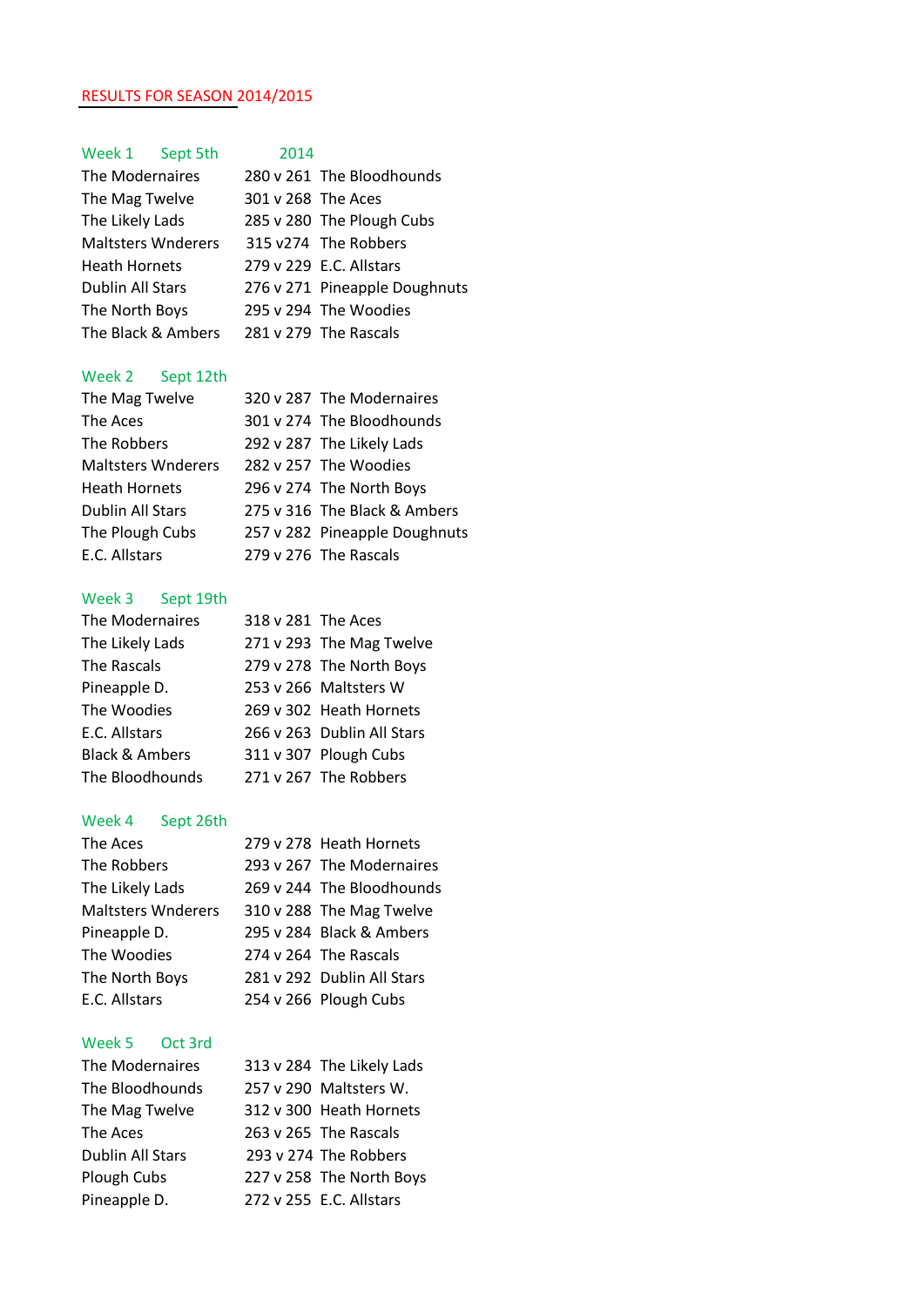# Black & Ambers 302 v 267 The Woodies

#### Week 6 Oct 10th

| The Aces                  | 271 v 274 Dublin All Stars |
|---------------------------|----------------------------|
| The Robbers               | 263 v 287 Plough Cubs      |
| The Likely Lads           | 273 v 288 Pineapple D.     |
| <b>Maltsters Wnderers</b> | 304 v 267 The Modernaires  |
| <b>Heath Hornets</b>      | 271 v 256 The Bloodhounds  |
| The Rascals               | 257 v 268 The Mag Twelve   |
| The North Boys            | 300 v 305 Black & Ambers   |
| E.C. Allstars             | 256 v 269 The Woodies      |

#### Week 7 Oct 17th

| The Modernaires           | 279 - 295 Heath Hornets    |
|---------------------------|----------------------------|
| The Bloodhounds           | 273 - 270 The Rascals      |
| <b>Dublin All Stars</b>   | 264 - 282 The Mag Twelve   |
| Plough Cubs               | 277 v 266 The Aces         |
| Pineapple D.              | 279 - 260 The Robbers      |
| The Woodies               | 256 - 283 The Likely Lads  |
| The North Boys            | 286 v 298 Maltsters Wndrs. |
| <b>Black &amp; Ambers</b> | 315 v 260 E.C. Allstars    |

### Week 8 Oct 24th

| The Aces                  | 278 - 303 Pineapple D.    |
|---------------------------|---------------------------|
| The Robbers               | 264 - 274 The Woodies     |
| The Likely Lads           | 273 - 244 The North Boys  |
| <b>Maltsters Wnderers</b> | 305 - 273 E.C. Allstars   |
| <b>Heath Hornets</b>      | 269 - 271 Black & Ambers  |
| The Rascals               | 275 - 270 The Modernaires |
| <b>Dublin All Stars</b>   | 273 - 260 The Bloodhounds |
| Plough Cubs               | 263 - 242 The Mag Twelve  |

# Week 9 Oct 31st

| The Modernaires           | 290 v 290 Dublin All Stars |
|---------------------------|----------------------------|
| The Bloodhounds           | 281 v 314 Plough Cubs      |
| The Mag Twelve            | 300 v 297 Pineapple D.     |
| The Rascals               | 303 v 290 Heath Hornets    |
| The Woodies               | 283 v 286 The Aces         |
| The North Boys            | 282 v 267 The Robbers      |
| E.C. Allstars             | 282 v 279 The Likely Lads  |
| <b>Black &amp; Ambers</b> | 299 v 325 Maltsters Wndrs. |

#### Week 10 Nov 7th

| The Aces                  | 286 v 250 The North Boys  |
|---------------------------|---------------------------|
| The Robbers               | 273 v 279 E.C. Allstars   |
| The Likely Lads           | 266 v 273 Black & Ambers  |
| <b>Maltsters Wnderers</b> | 287 v 311 Heath Hornets   |
| <b>Dublin All Stars</b>   | 269 v 250 The Rascals     |
| Plough Cubs               | 256 v 258 The Modernaires |
| Pineapple D.              | 279 v 278 The Bloodhounds |
| The Woodies               | 264 v 292 The Mag Twelve  |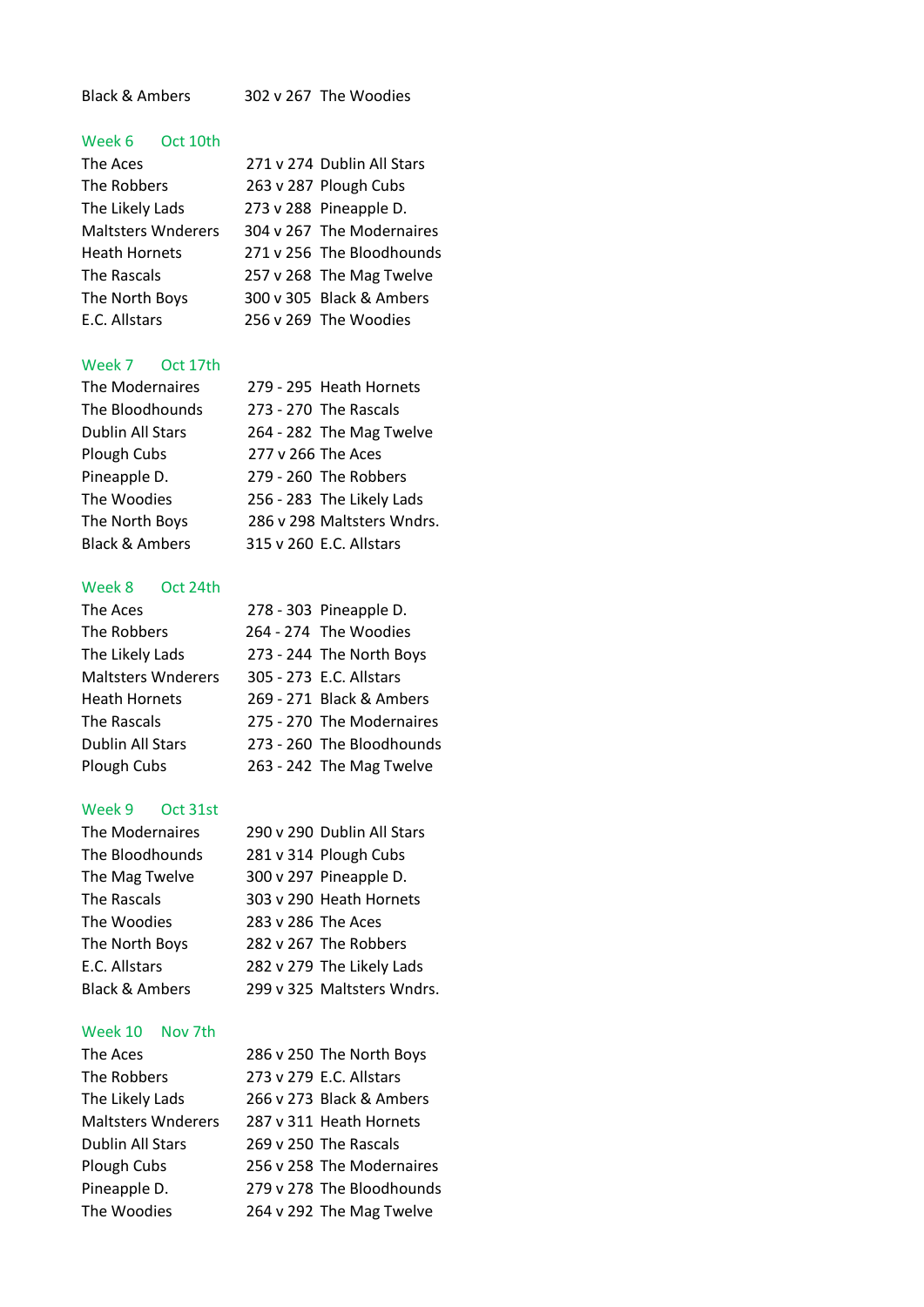#### Week 11 Nov 14th

| The Modernaires           | 287 v 312 Pineapple D.     |
|---------------------------|----------------------------|
| The Bloodhounds           | 256 v 271 The Woodies      |
| The Mag Twelve            | 299 v 283 The North Boys   |
| The Likely Lads           | 287 v 255 Dublin All Stars |
| The Rascals               | 302 v 271 Maltsters Wndrs  |
| <b>Heath Hornets</b>      | 258 v 278 Plough Cubs      |
| <b>Black &amp; Ambers</b> | 271 v 281 The Robbers      |
| E.C. Allstars             | 275 v 267 The Aces         |

# Week 12 Nov 21st

| 296 v 303 Black & Ambers  |
|---------------------------|
| 285 v 299 The Rascals     |
| 292 v 265 The Likely Lads |
| 271 v 269 Plough Cubs     |
| 265 v 265 Heath Hornets   |
| 267 v 301 The Modernaires |
| 284 v 267 The Bloodhounds |
| 282 v 300 The Mag Twelve  |
|                           |

### Week 13 Nov 28th

| The Modernaires | 294 v 294 The North Boys   |
|-----------------|----------------------------|
| The Bloodhounds | 267 v 277 E.C. Allstars    |
| The Mag Twelve  | 302 v 297 Black & Ambers   |
| The Aces        | 247 v 266 The Robbers      |
| The Likely Lads | 276 v 285 Heath Hornets    |
| The Rascals     | 247 v 266 Pineapple D.     |
| Plough Cubs     | 250 v 282 Maltsters Wndrs. |
| The Woodies     | 290 v 266 DublinAll Stars  |

# Week 14 Dec 5th

| The Robbers               | 286 v 304 The Mag Twelve  |
|---------------------------|---------------------------|
| The Likely Lads           | 274 v 287 The Rascals     |
| <b>Maltsters Wnderers</b> | 294 v 269 The Aces        |
| <b>Dublin All Stars</b>   | 268 v 267 Heath Hornets   |
| The Woodies               | 273 v 298 Plough Cubs     |
| The North Boys            | 273 v 311 Pineapple D.    |
| E.C. Allstars             | 273 v 265 The Modernaires |
| <b>Black &amp; Ambers</b> | 315 v 260 The Bloodhounds |

#### Week 15 Dec 12th

| The Modernaires         | 293 v 291 Black & Ambers   |
|-------------------------|----------------------------|
| The Bloodhounds         | 253 v 301 The Mag Twelve   |
| The Aces                | 295 v 274 The Likely Lads  |
| <b>Heath Hornets</b>    | 269 v 239 The Robbers      |
| <b>Dublin All Stars</b> | 275 v 256 Maltsters Wndrs. |
| Plough Cubs             | 254 v 249 The Rascals      |
| Pineapple D.            | 266 v 246 The Woodies      |
| The North Boys          | 250 v 267 E.C. Allstars    |
|                         |                            |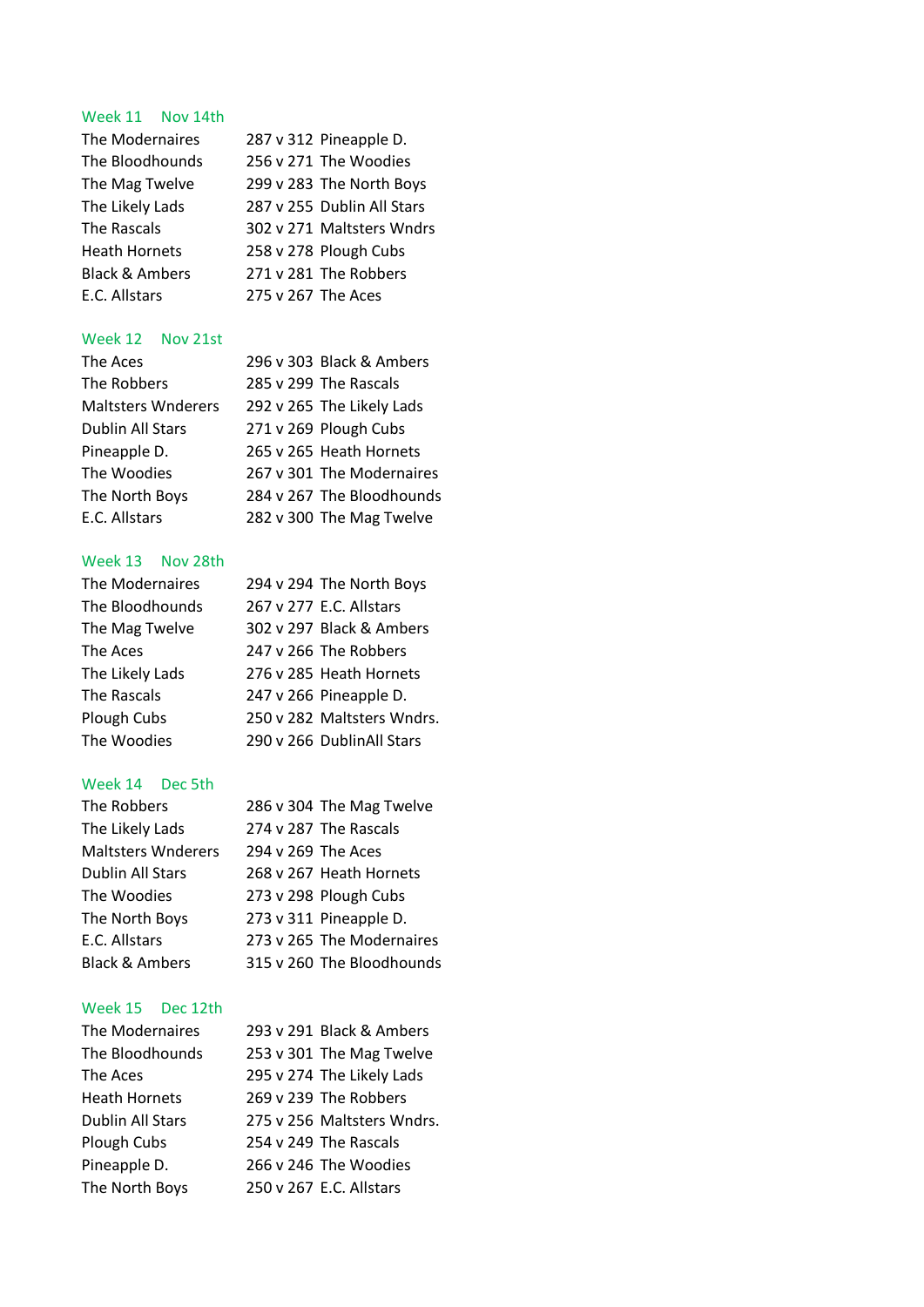## Week 16 Jan 2nd

| The Bloodhounds | 265 v 270 The Modernaires  |
|-----------------|----------------------------|
| The Aces        | 280 v 291 The Mag Twelve   |
| The Robbers     | 282 v 294 Maltsters Wndrs  |
| The Rascals     | 241 v 291 Black & Ambers   |
| Plough Cubs     | 280 v 283 The Likely Lads  |
| Pineapple D.    | 257 v 252 Dublin All Stars |
| The Woodies     | 278 v 260 The North Boys   |
| E.C. Allstars   | 266 v 284 Heath Hornets    |
|                 |                            |

#### Week 17 Jan 9th

| The Modernaires           |                    | 305 v 297 The Mag Twelve   |
|---------------------------|--------------------|----------------------------|
| The Bloodhounds           | 264 v 289 The Aces |                            |
| The Likely Lads           |                    | 273 v 293 The Robbers      |
| The Rascals               |                    | 272 v 251 E.C. All Stars   |
| Pineapple D.              |                    | 245 v 279 Plough Cubs      |
| The Woodies               |                    | 263 v 295 Maltsters Wndrs  |
| The North Boys            |                    | 285 v 301 Heath Hornets    |
| <b>Black &amp; Ambers</b> |                    | 324 v 317 Dublin All Stars |
|                           |                    |                            |

#### Week 18 Jan 16th

| The Mag Twelve          | 325 v 306 The Likely Lads |
|-------------------------|---------------------------|
| The Aces                | 267 v 296 The Modernaires |
| Maltsters Wndrs.        | 267 v 300 Pineapple D.    |
| <b>Heath Hornets</b>    | 271 v 283 The Woodies     |
| <b>Dublin All Stars</b> | 275 v 246 E.C. Allstars   |
| Plough Cubs             | 259 v 262 Black & Ambers  |
| The Robbers             | 298 v 261 The Bloodhounds |
| The North Boys          | 284 v 268 The Rascals     |
|                         |                           |

#### Week 19 Jan 23rd

| The Modernaires           | 274 v 279 The Robbers      |
|---------------------------|----------------------------|
| The Bloodhounds           | 270 v 293 The Likely Lads  |
| The Mag Twelve            | 316 v 317 Maltsters Wndrs. |
| <b>Heath Hornets</b>      | 270 v 269 The Aces         |
| The Rascals               | 279 v 272 The Woodies      |
| <b>Dublin All Stars</b>   | 285 v 262 The North Boys   |
| Plough Cubs               | 289 v 279 E.C. Allstars    |
| <b>Black &amp; Ambers</b> | 306 v 308 Pineapple D.     |
|                           |                            |

#### Week 20 Jan 30th

| The Robbers          |                    | 300 v 307 Dublin All Stars |
|----------------------|--------------------|----------------------------|
| The Likely Lads      |                    | 275 v 282 The Modernaires  |
| Maltsters Wndrs.     |                    | 294 v 265 The Bloodhounds  |
| <b>Heath Hornets</b> |                    | 277 v 269 The Mag Twelve   |
| The Rascals          | 288 v 253 The Aces |                            |
| The Woodies          |                    | 268 v 316 Black & Ambers   |
| E.C. Allstars        |                    | 264 v 272 Pineapple D.     |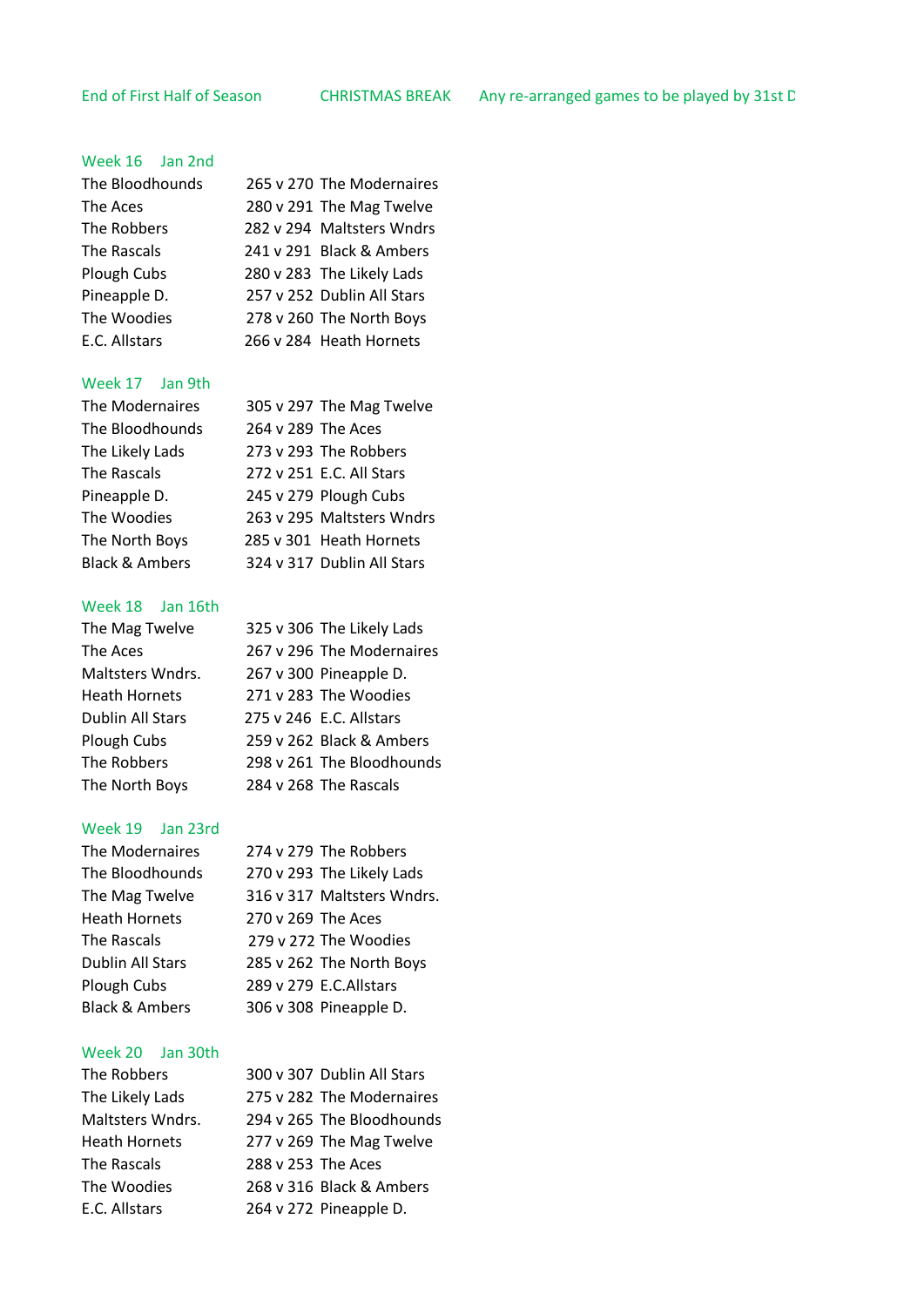# The North Boys 290 v 304 Plough Cubs

# Week 21 Feb 6th

| The Modernaires           |                    | 264 v 289 Maltsters Wndrs. |
|---------------------------|--------------------|----------------------------|
| The Bloodhounds           |                    | 281 v 287 Heath Hornets    |
| The Mag Twelve            |                    | 308 v 284 The Rascals      |
| <b>Dublin All Stars</b>   | 292 v 252 The Aces |                            |
| Plough Cubs               |                    | 285 v 268 The Robbers      |
| Pineapple D.              |                    | 264 v 276 The Likely Lads  |
| The Woodies               |                    | 276 v 276 E.C. Allstars    |
| <b>Black &amp; Ambers</b> |                    | 301 v 290 The North Boys   |

#### Week 22 Feb 13th

| The Mag Twelve       | 318 v 270 Dublin All Stars |
|----------------------|----------------------------|
| The Aces             | 293 v 277 Plough Cubs      |
| The Robbers          | 276 v 286 Pineapple D.     |
| The Likely Lads      | 269 v 268 The Woodies      |
| Maltsters Wndrs.     | 277 v 281 The North Boys   |
| <b>Heath Hornets</b> | 272 v 266 The Modernaires  |
| The Rascals          | 281 v 244 The Bloodhounds  |
| E.C. Allstars        | 288 v 265 Black & Ambers   |

### Week 23 Feb 20th

| The Modernaires           |                    | 299 v 277 The Rascals      |
|---------------------------|--------------------|----------------------------|
| The Bloodhounds           |                    | 275 v 297 Dublin All Stars |
| The Mag Twelve            |                    | 305 v293 Plough Cubs       |
| Pineapple D.              | 284 v 244 The Aces |                            |
| The Woodies               |                    | 275 v 256 The Robbers      |
| The North Boys            |                    | 282 v 315 The Likely Lads  |
| E.C. Allstars             |                    | 250 v 294 Maltsters Wndrs. |
| <b>Black &amp; Ambers</b> |                    | 286 v 283 Heath Hornets    |

#### Week 24 Feb 27th

| The Aces                | 268 v 278 The Woodies     |
|-------------------------|---------------------------|
| The Robbers             | 282 v 250 The North Boys  |
| The Likely Lads         | 289 v 250 E.C. Allstars   |
| Maltsters Wndrs.        | 294 v 297 Black & Ambers  |
| <b>Heath Hornets</b>    | 256 v 240 The Rascals     |
| <b>Dublin All Stars</b> | 289 v 283 The Modernaires |
| Plough Cubs             | 251 v 233 The Bloodhounds |
| Pineapple D.            | 283 v 278 The Mag Twelve  |

## Week 25 Mar 6th

| The Modernaires      |                    | 288 v 280 Plough Cubs      |
|----------------------|--------------------|----------------------------|
| The Bloodhounds      |                    | 270 v 265 Pineapple D.     |
| The Mag Twelve       |                    | 286 v 274 The Woodies      |
| <b>Heath Hornets</b> |                    | 280 v 244 Maltsters Wndrs. |
| The Rascals          |                    | 269 v 280 Dublin Al Stars  |
| The North Boys       | 271 v 267 The Aces |                            |
| E.C. Allstars        |                    | 271 v 272 The Robbers      |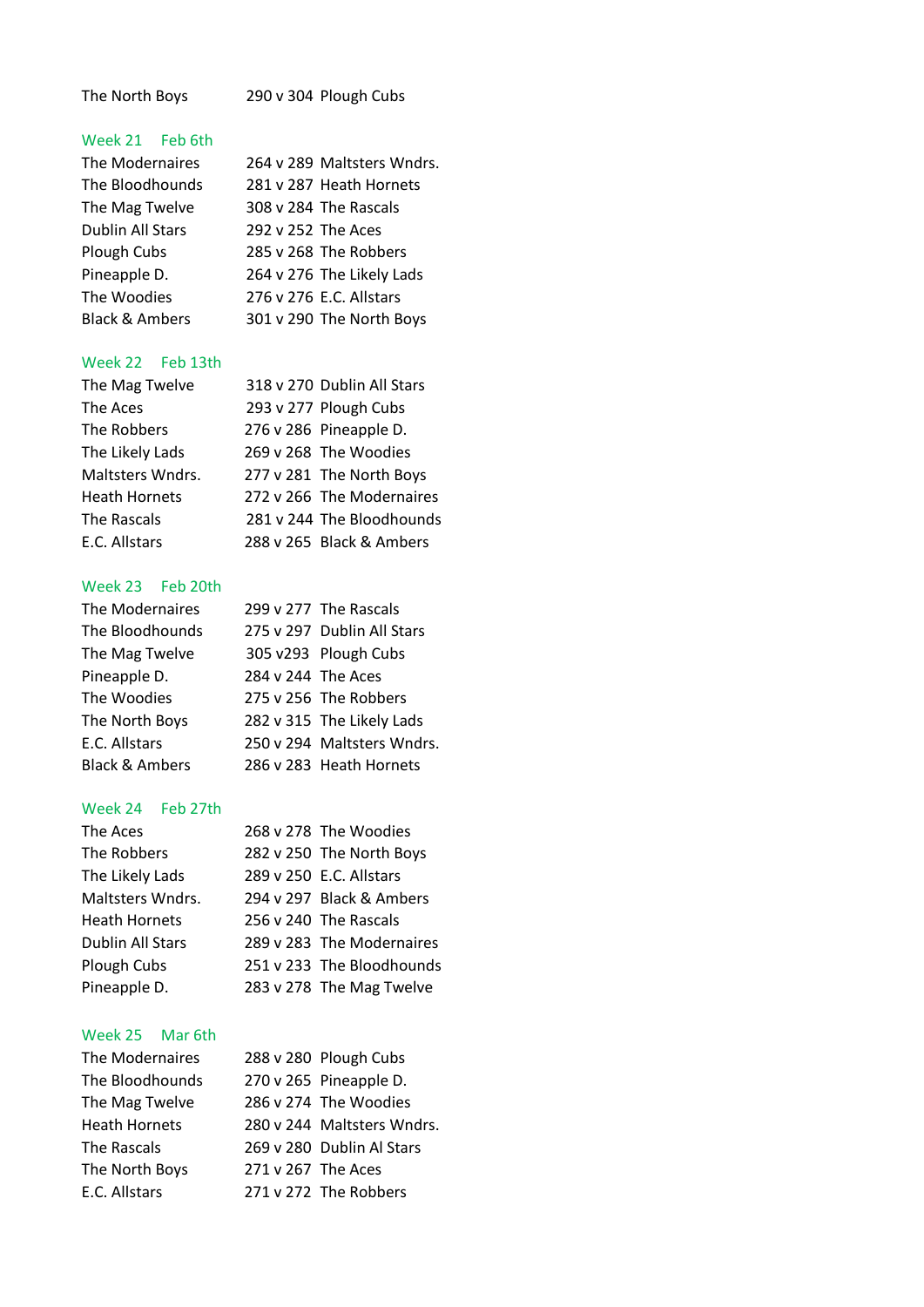# Black & Ambers 309 v 290 The Likely Lads

# Week 26 Mar 13th

| The Aces                | 274 v 274 E.C. Allstars   |
|-------------------------|---------------------------|
| The Robbers             | 279 v 281 Black & Ambers  |
| Maltsters Wndrs.        | 282 v 254 The Rascals     |
| <b>Dublin All Stars</b> | 286 v 276 The Likely Lads |
| Plough Cubs             | 268 v 234 Heath Hornets   |
| The Woodies             | 273 v 258 The Bloodhounds |
| The North Boys          | 277 v 306 The Mag Twelve  |
| Pineapple D.            | 267 v 286 The Modernaires |

#### Week 27 Mar 20th

| The Modernaires           |                    | 304 v 288 The Woodies      |
|---------------------------|--------------------|----------------------------|
| The Bloodhounds           |                    | 251 v 261 The North Boys   |
| The Mag Twelve            |                    | 298 v 267 E.C. Allstars    |
| The Likely Lads           |                    | 294 v 269 Maltsters Wndrs  |
| <b>Heath Hornets</b>      |                    | 274 v 293 Pineapple D.     |
| The Rascals               |                    | 274 v 262 The Robbers      |
| Plough Cubs               |                    | 268 v 245 Dublin All Stars |
| <b>Black &amp; Ambers</b> | 305 v 302 The Aces |                            |

#### Week 28 Mar 27th

| The Robbers               | 279 v 258 The Aces |                           |
|---------------------------|--------------------|---------------------------|
| Maltsters Wndrs.          |                    | 283 v 270 Plough Cubs     |
| <b>Heath Hornets</b>      |                    | 278 v 253 The Likely Lads |
| <b>Dublin All Stars</b>   |                    | 239 v 256 The Woodies     |
| Pineapple D.              |                    | 281 v 277 The Rascals     |
| The North Boys            |                    | 280 v 296 The Modernaires |
| E.C. Allstars             |                    | 261 v 282 The Bloodhounds |
| <b>Black &amp; Ambers</b> |                    | 304 v 315 The Mag Twelve  |

### EASTER BREAK

# Week 29 Apr 10th

| 279 v 302 E.C. Allstars   |
|---------------------------|
| 257 v 282 Black & Ambers  |
| 324 v 281 The Robbers     |
| 257 v 255 Maltsters Wndrs |
| 274 v 254 Pineapple D.    |
| 258 v 261 The Likely Lads |
| 281 v 261 The Woodies     |
| 266 v 247 The North Boys  |
|                           |

# Week 30 Apr 17th

|                    | 294 v 273 The Bloodhounds  |
|--------------------|----------------------------|
|                    | 279 v 306 Heath Hornets    |
| 282 v 281 The Aces |                            |
|                    | 278 v 266 Dublin All Stars |
|                    | 252 v 258 Plough Cubs      |
|                    |                            |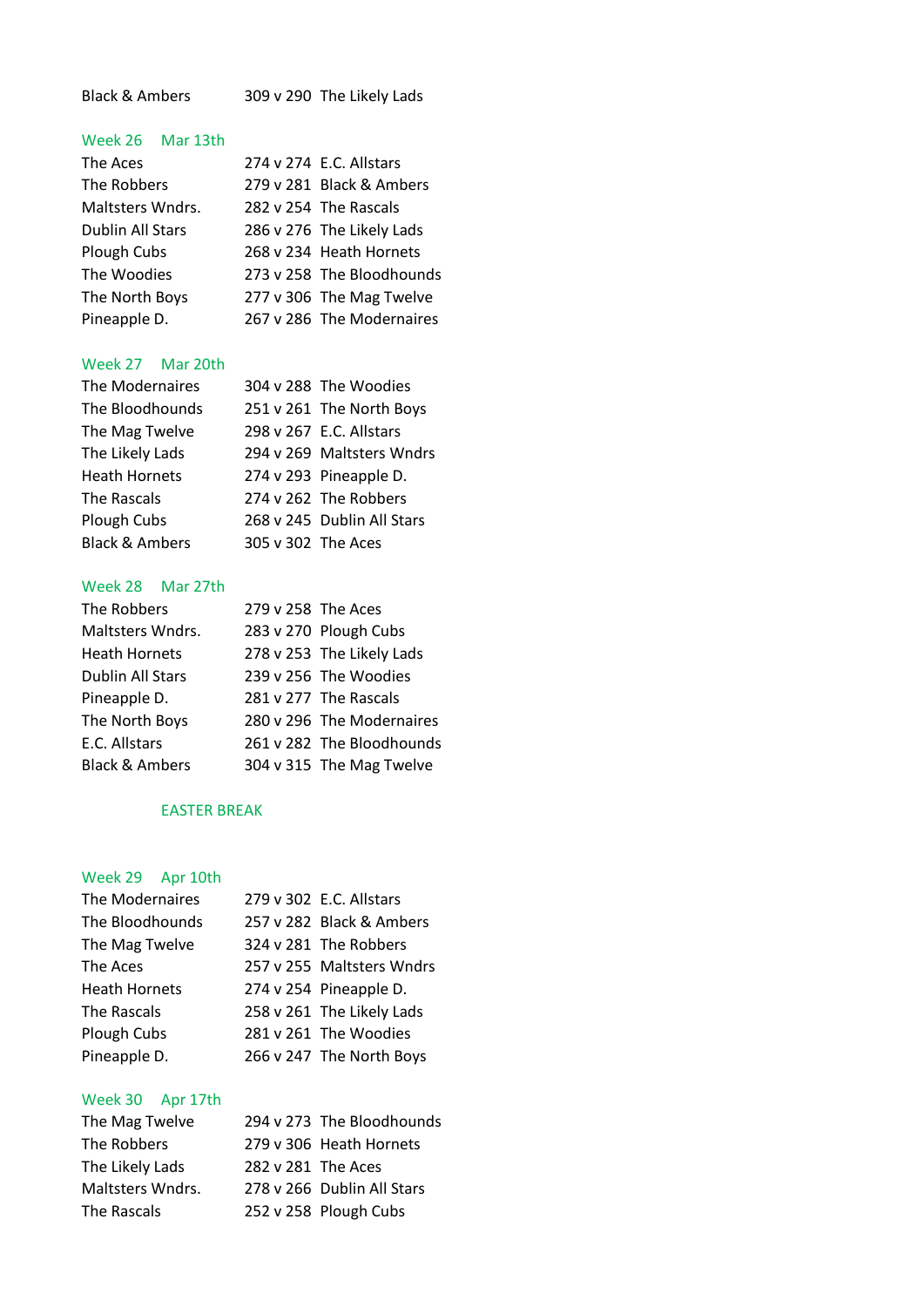| The Woodies               | 277 v 305 Pineapple D.    |
|---------------------------|---------------------------|
| E.C. Allstars             | 284 v 254 The North Boys  |
| <b>Black &amp; Ambers</b> | 311 v 292 The Modernaires |

END OF SEASON ANY RE-ARRANGED GAMES TO BE PLAYED BY APRIL 24th 2015 NO LATER